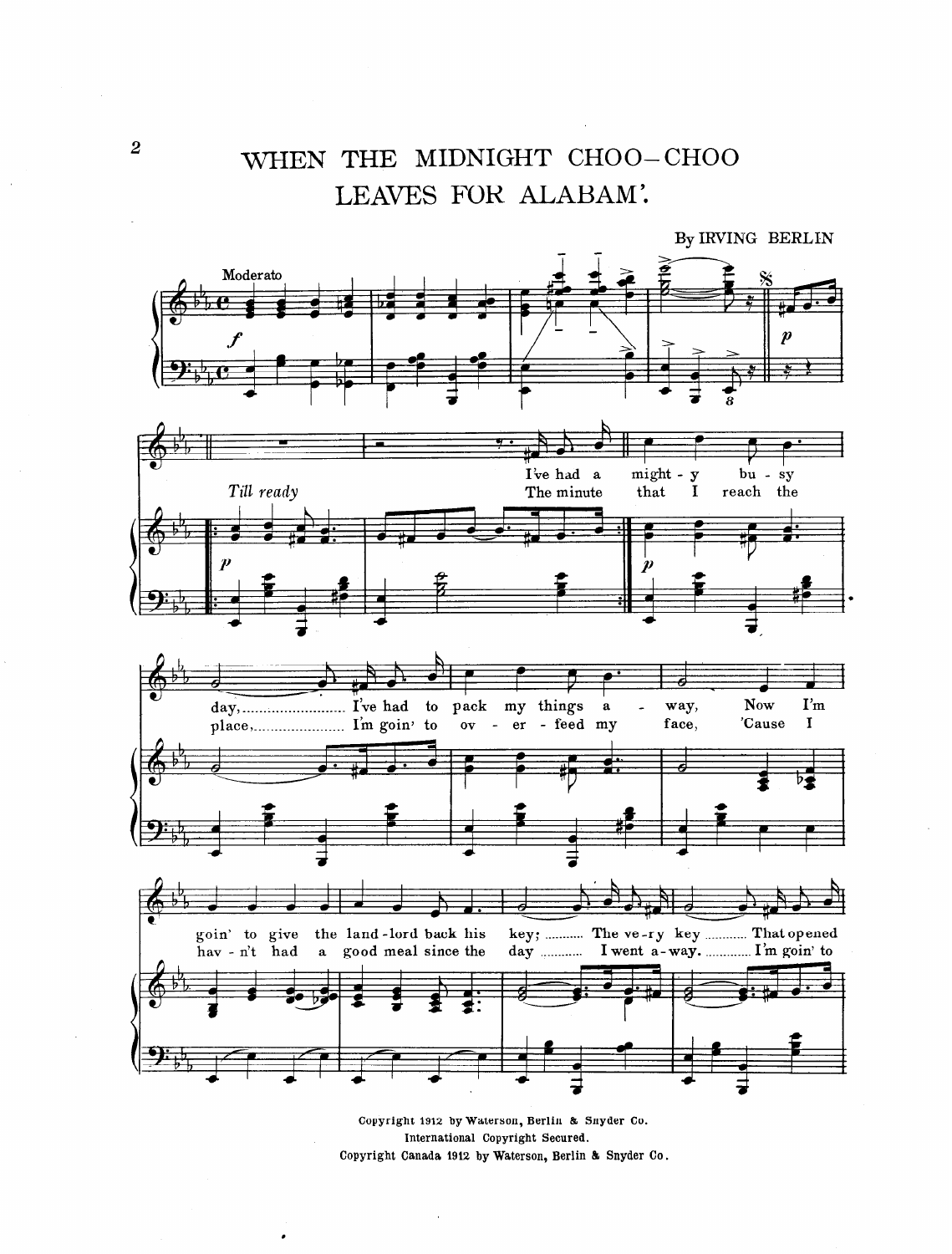

Midnight choo-choo 4

.3

.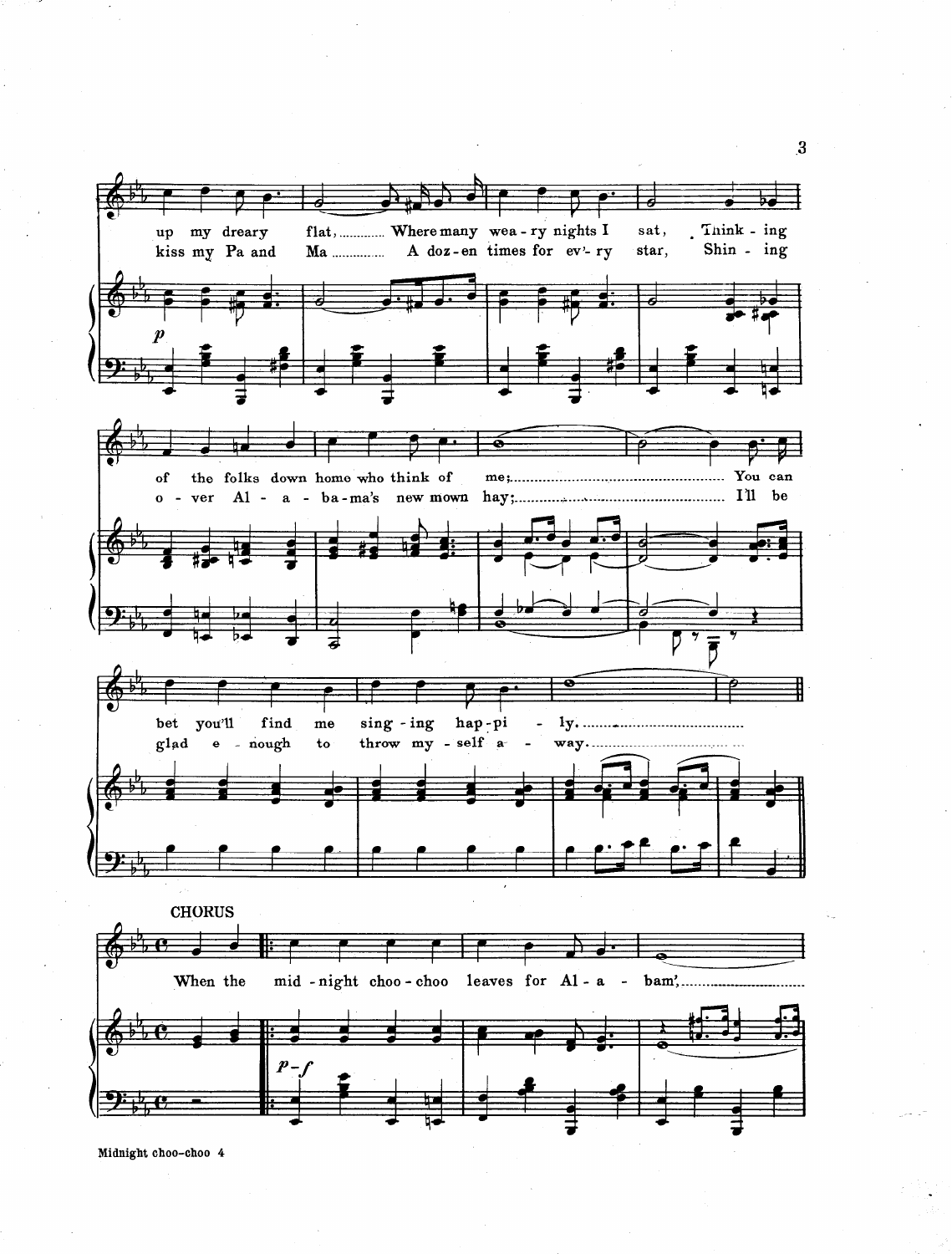





Midnight choo-choo 4